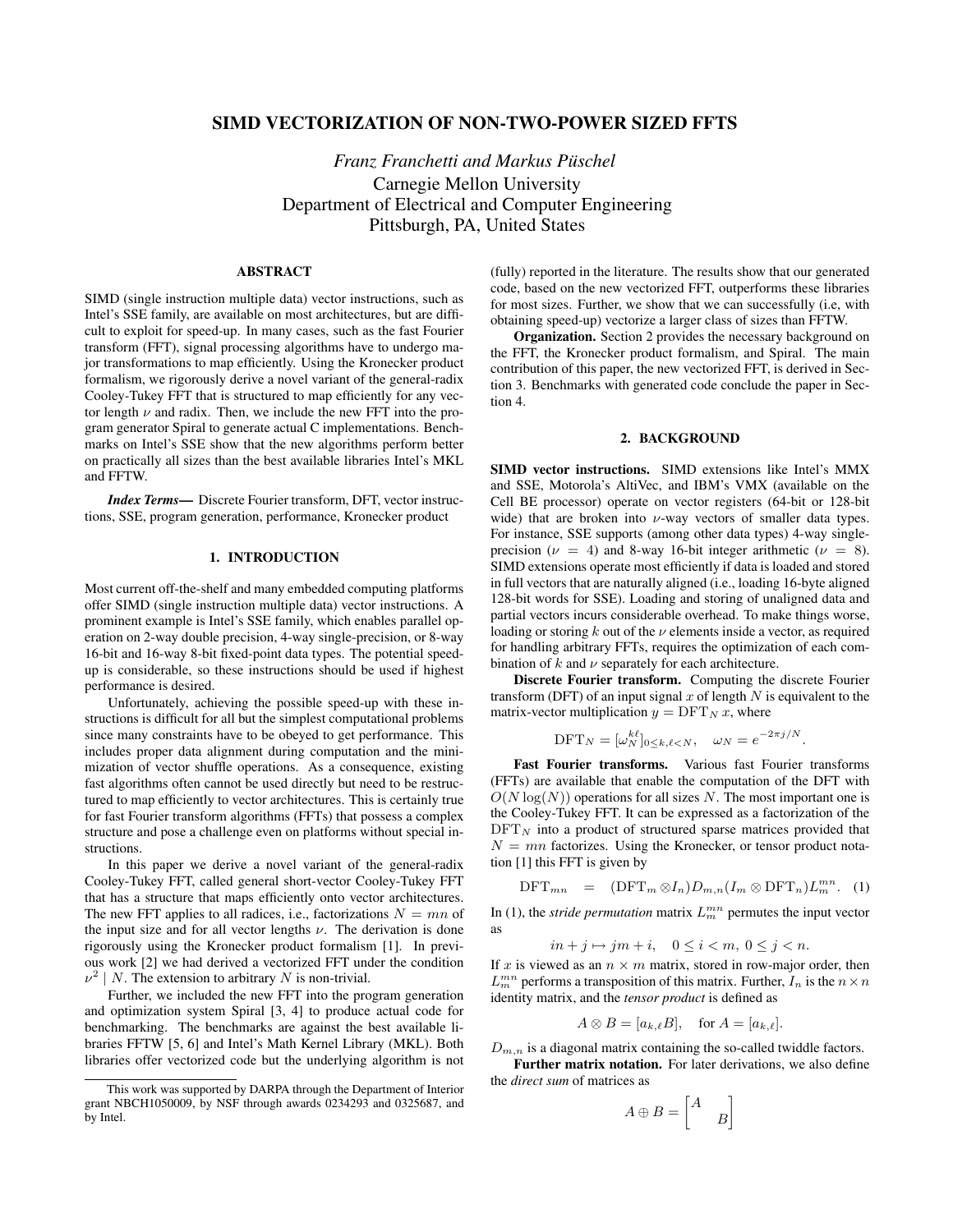and introduce the notation  $A^M = M^T A M$  as well as a generalization of  $I_n$ , namely

$$
I_{m \times n} = \begin{bmatrix} I_n \\ O_{m-n \times n} \end{bmatrix}, \quad m \ge n,
$$
  

$$
I_{m \times n} = \begin{bmatrix} I_m & O_{m \times n-m} \end{bmatrix}, \quad m < n.
$$

Here,  $O_{m \times n}$  is the  $m \times n$  all-zero matrix. Clearly,  $I_n = I_{n \times n}$ .

We call any expression that is constructed from the above matrices and operators ⊗, ⊕, · (product) a *formula*. For example, the right hand side of (1) is a formula.

The DFT is a complex transform, but implemented in real arithmetic. This can be expressed formally using an operator  $\overline{(\cdot)}$ . Namely, if A is a complex  $m \times n$  matrix, then  $\overline{A}$  is the real  $2m \times 2n$  matrix obtained by replacing every entry  $a = a_1 + ja_2$  with the matrix  $\begin{bmatrix} a_1 & -a_2 \ a_2 & a_1 \end{bmatrix}$ . This way  $y = Ax$  becomes equivalent to  $y' = \overline{A}x'$ , where  $x', y'$  are in the interleaved complex format: x' contains alternating the real and imaginary parts of the elements in  $x$ . Implementing the DFT really means implementing  $y' = \overline{DFT}_N x'$ .

Efficient software implementation. When implemented in software, then, for efficiency, (1) is not performed in the four stages suggested by the four factors (from right to left: permutation, loop over smaller DFTs, scaling, loop over smaller DFTs), but instead the permutation  $L_m^{mn}$  is fused with the subsequent loop, and the scaling by  $D_{m,n}$  as well (as implemented, for example, in the library FFTW [5]). This increases locality and reduces cache misses.

On parallel or vector architectures, more involved manipulations of the FFT (1) are necessary to achieve high performance. These manipulations, and the resulting variants of (1), can also be expressed using the tensor product notation. Early examples can be found in [1]. For the latest generation of platforms, [7] optimizes for shared memory parallelism, and [2] for  $\nu$ -way vector instructions. However, [2] requires  $\nu^2 \mid N$ . The generalization to arbitrary (composite)  $N$  is the subject of this paper.

Spiral. Spiral is a program generation and optimization system for transforms including the DFT [3]. Given a DFT and its size  $N$ , Spiral expands  $DFT_N$  recursively using (1) or other FFTs until base cases  $(N = 2)$  are reached. The resulting formula (tensor product expression) is manipulated as explained in the previous paragraph and then translated into C code. Based on the runtime of this code, Spiral changes the initial recursive expansion (e.g., by choosing different factorizations  $N = mn$ ) and repeats the process. This search eventually produces an implementation tuned to the given computer.

The derivation of a vectorized FFT in this paper is formalized to enable inclusion into Spiral. This way, we can generate code for this FFT automatically and search over alternatives for the fastest. More details are in the benchmark Section 4.

## 3. VECTORIZATION OF NON-TWOPOWER SIZES

Our goal is to derive a vectorized version of the Cooley-Tukey FFT (1) for any factorization  $N = mn$  and vector length  $\nu$ . Our approach is as follows:

- We identify *basic building blocks*, which are formulas that can be efficiently mapped to vector code. The idea is that then any formula that consists exclusively of these constructs can be mapped as well.
- We identify a set of *formula identities* such that the application to (1) transforms the FFT into a vectorized FFT.
- Finally, we show the obtained *vectorized FFT* and discuss its structure.

The goals for the final FFT are 1) to make sure all arithmetic is performed using vector instructions on properly aligned data; and 2) to minimize the required load/store and shuffle instructions.

We remind the reader that implementing or mapping to code of a matrix A means for the function  $y = Ax$ .

Basic building blocks. We list basic formulas that can be easily mapped to vector code and that are necessary to vectorize (1).

For any matrix A, the formula

$$
A \otimes I_{\nu} \tag{2}
$$

can be translated to vector code by generating scalar code for A and then replacing all scalar operations in that code by the corresponding vector operations and scalar variables by  $\nu$ -way vector variables [2].

The permutations

$$
L_2^{2\nu}, \quad L_\nu^{2\nu}, \quad L_\nu^{\nu^2} \tag{3}
$$

are the only in-register permutations required to vectorize (1). For example, on Intel's SSE and  $\nu = 4$ , the first two require only two assembly instructions.

The construct

$$
I_{m\nu \times n}, \quad (m-1)\nu < n \le m\nu,\tag{4}
$$

describes the loading of  $n$  consecutive values into  $m$  vector registers; the last  $m\nu - n$  entries of the last vector register are set to zero. In words, this matrix extends the input vector by zeros to make the length divisible by  $\nu$ , and, when implemented, performs the actual load operation.

The corresponding store operation is the construct

$$
I_{m \times n\nu}, \quad (n-1)\nu < m \le n\nu,\tag{5}
$$

which writes  $m$  consecutive memory locations from  $n$  vector registers. The last  $n\nu - m$  entries of the last vector register are not written.

We introduce the operator  $(.)^{n,\nu}$  to transform complex diagonal matrices into vectorizable formulas:

$$
D_{m,n}^{n,\nu} = \overline{D}_{m,n}^{(\overline{I_m \otimes I_{n \times \nu}[n/\nu]}) (I_{m\lceil n/\nu \rceil} \otimes L_{\nu}^{2\nu})}.
$$
 (6)

This somewhat complicated looking transformation first extends D with zeros to have a size divisible by  $\nu$ . Then it permutes rows and columns simultaneously so the non-zero pattern is the same as that of  $I_{m\otimes \lceil n/\nu \rceil} \otimes A_2 \otimes I_{\nu}$ , which matches (2) and can thus be implemented using vector operations only.

From the above formulas, we can build more complex ones that can still be mapped to  $\nu$ -way vector code. This is captured in the following definition.

Definition 1 *We call a formula vectorized if it is either of the form* (2)–(6)*, or of the form*  $I_m$ ⊗A *or* AB*, where* A *and* B *are vectorized.* 

As examples, consider  $\nu = 4$  and a  $2 \times 2$  matrix  $A_2$ . The formula  $A_2 \otimes I_3$  is not vectorized; the formula  $(A_2 \otimes I_4)L_2^8 I_{8 \times 7}$  is vectorized.

Formula identities. We list the necessary formula identities to vectorize (1). They are divided into 3 classes:

- The *vectorization rules* (7)–(9) (Table 1) perform the actual vectorization of formulas.
- The *complex arithmetic rules* (11)–(16) (Table 2) handle the data conversion from complex formulas to real formulas operating on vectors in the interleaved complex format and minimize the resulting data shuffling.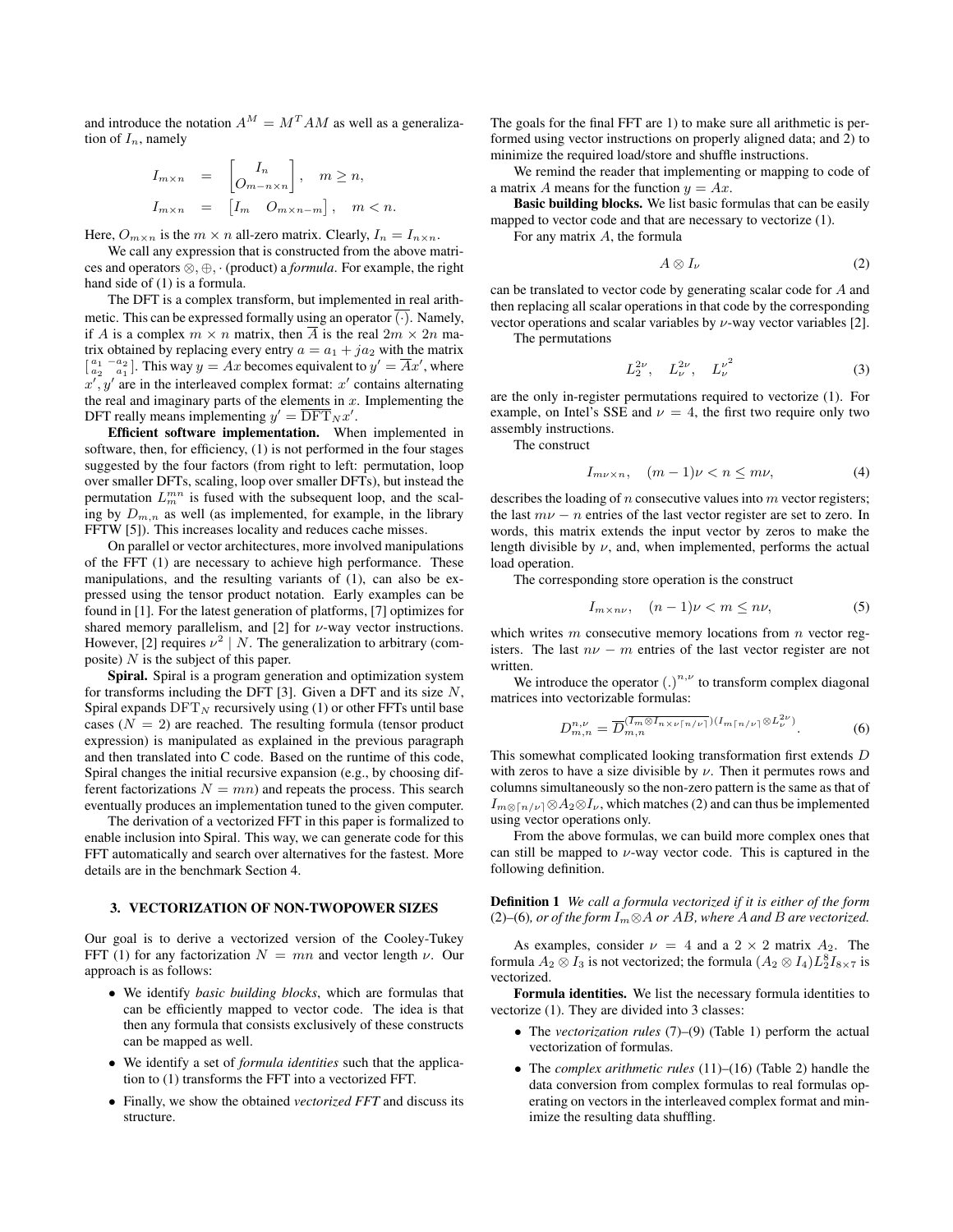$$
A_m \otimes I_n \to ((A_m \otimes I_{\lceil n/\nu \rceil}) \otimes I_\nu)^{I_m \otimes I_\nu \lceil n/\nu \rceil \times n} \tag{7}
$$

$$
(I_m \otimes A_n)L_m^{mn} \to \left(I_{m \times \nu\left\lceil \frac{m}{\nu}\right\rceil} \otimes I_{n \times \nu\left\lceil \frac{n}{\nu}\right\rceil}\right) L_{\nu\left\lceil \frac{n}{\nu}\right\rceil}^{\nu^2\left\lceil \frac{m}{\nu}\right\rceil \left\lceil \frac{n}{\nu}\right\rceil} \left(\left(I_{\nu\left\lceil \frac{m}{\nu}\right\rceil \left\lceil \frac{n}{\nu}\right\rceil \times n\left\lceil \frac{m}{\nu}\right\rceil}\right) \otimes I_{\nu}\right)\left(I_n \otimes I_{\nu\left\lceil \frac{m}{\nu}\right\rceil \times m}\right) \qquad (8)
$$
\n
$$
L_m^{mn} \to (L_m^{mn/\nu} \otimes I_{\nu})\left(I_{mn/\nu^2} \otimes L_{\nu}^{\nu^2}\right)\left(\left(I_{n/\nu} \otimes L_{m/\nu}^m\right) \otimes I_{\nu}\right) \qquad (9)
$$

$$
L_m^{mn} \to \left( L_m^{mn/\nu} \otimes I_{\nu} \right) \left( I_{mn/\nu^2} \otimes L_{\nu}^{\nu^2} \right) \left( \left( I_{n/\nu} \otimes L_{m/\nu}^m \right) \otimes I_{\nu} \right)
$$

## Table 1. Vectorization rules.

$$
\overline{AB} \to \overline{A} \,\overline{B} \tag{11}
$$

$$
\overline{I_m \otimes A_n} \to I_m \otimes \overline{A}_n \tag{12}
$$

$$
\overline{A_m \otimes I_{\nu}} \to \left(\overline{A}_m \otimes I_{\nu}\right)^{I_m \otimes L_2^{2\nu}} \tag{13}
$$

$$
\overline{D}_{m,n} \to \left(D_{m,n}^{n,\nu}\right)^{I_m \otimes \left((I_{\lceil n/\nu \rceil} \otimes L_2^{2\nu})\overline{(I_{\nu\lceil n/\nu \rceil \times n})}\right)} \tag{14}
$$

$$
\overline{I}_{m \times n} \to I_{2m \times 2n} \tag{15}
$$

$$
\overline{L}_{\nu}^{\nu^2} \to \left(I_2 \otimes L_{\nu}^{\nu^2}\right)^{(L_2^{2\nu} \otimes I_{\nu})(I_{\nu} \otimes L_2^{2\nu})} \tag{16}
$$

Table 2. Complex arithmetic rules.

$$
(A_m \otimes B_n)(A_m \otimes C_n) \to A_m \otimes B_n C_n \qquad (17)
$$

$$
L_2^{2\nu} L_\nu^{2\nu} \to I_2 \otimes I_\nu \tag{18}
$$

$$
(A_m \oplus O_n)I_{m+n \times m} I_{m \times m+n} \to (A_m \oplus O_n) \tag{19}
$$



• The *simplification rules* (17)–(19) (Table 3) minimize the number of shuffle operations and partial vector loads/stores.

As a simple example of formula vectorization, consider again  $\nu = 4$  and DFT<sub>2</sub>  $\otimes I_3$ , which expresses a loop with 3 iterations (here,  $DFT_2$  is considered as operating on a real input). We use (7) to vectorize:

$$
\text{DFT}_2 \otimes I_3 \to (I_2 \otimes I_{3 \times 4})(\text{DFT}_2 \otimes I_4)(I_2 \otimes I_{4 \times 3}).\tag{10}
$$

 $(I_2 \otimes I_{4\times3})$  loads two times 3 elements into a 4-way vector, zeroing the last element. ( $DFT_2 \otimes I_4$ ) adds and subtracts both 4-way vectors. ( $I_2 \otimes I_{3\times 4}$ ) stores the first 3 elements of each 4-way vector consecutively to memory.

Vectorized FFT. We now derive a vectorized Cooley-Tukey FFT for any  $\nu$  and factorization  $N = mn$ . Due to space limitations, we only sketch the derivation and spend more time in interpreting the result.

The starting point is

$$
\overline{\text{DFT}}_N. \tag{20}
$$

First, we expand (20) using (1) to expand the larger DFT into smaller DFTs. In the next step the vectorization rules (7)–(9) vectorize all factors in (1). Then, rules (11)–(16) translate the complex formula into its corresponding real version. Finally, rules (17)–(19) simplify the formula and drop base cases involving loads/stores or shuffles wherever possible. The result is the FFT in Table 4, which we call the *general short vector Cooley-Tukey FFT algorithm*. It is parameterized by the vector length  $\nu$ . Inspection shows that each of the factors (21)–(28) is indeed vectorized in the sense of Definition 1. Note, that (21)–(28) is vectorized *independent* of how the smaller  $\mathrm{DFT}_m$  and  $\mathrm{DFT}_n$  are further expanded using, for example, again (1) or a prime-factor or Rader FFT. In other words, (21)–(28), as (1), spans an entire set of algorithms that can be searched for the fastest, which is exactly what Spiral does (see also the discussion below). Also note that, as in (1), the occurring shuffle operations are never

$$
\overline{\text{DFT}}_{mn} = \left(I_m \otimes I_{2n \times 2\nu} \left[\frac{n}{\nu}\right]\right) \tag{21}
$$

$$
\left(I_m\left[\frac{n}{\nu}\right] \otimes L_\nu^{2\nu}\right) \tag{22}
$$

$$
\left(\left(\overline{\text{DFT}_m \otimes I_{\left[\frac{n}{\nu}\right]}}\right) \otimes I_{\nu}\right) D_{m,n}^{n,\nu} \tag{23}
$$

$$
\left( \left( I_{m \times \nu \left\lceil \frac{m}{\nu} \right\rceil} \otimes I_{2\left\lceil \frac{n}{\nu} \right\rceil} \right) \otimes I_{\nu} \right) \tag{24}
$$

$$
P_{m,n} \tag{25}
$$

$$
\left( \left( I_{\nu \left\lceil \frac{m}{\nu} \right\rceil \left\lceil \frac{n}{\nu} \right\rceil \times n} \left( \frac{m}{\nu} \right) \left( \overline{\text{DFT}}_n \otimes I_{\left\lceil \frac{m}{\nu} \right\rceil} \right) \right) \otimes I_{\nu} \right) (26)
$$

$$
\left(I_n\left[\frac{m}{\nu}\right]\otimes L_2^{2\nu}\right) \tag{27}
$$

$$
\left(I_n \otimes I_{2\nu} \left[\frac{m}{\nu}\right] \times 2m\right) \tag{28}
$$

**Table 4.** General short-vector Cooley-Tukey FFT for any  $\nu$  and  $N =$ mn. The permutation  $P_{m,n}$  is shown in Table 5.

explicitly performed but converted into readdressing or fused with vector load and store operations.

We discuss the factors in Table 4 in the order they are performed from bottom to top. The input vector (of length  $2N = 2mn$ ) is initially in the interleaved format.  $(28)$  expands m, and thus the length of the input vector to be divisible by  $\nu$ . (27) converts into vector interleaved format ( $\nu$  real parts followed by  $\nu$  imaginary parts and so on). (26) performs a perfect vectorized computation on aligned vectors and in its last step expands n to be divisible by  $\nu$ . (25) is a permutation (shown in Table 5) that operates on entire vectors except for  $L_{\nu}^{\nu^2}$  at its core. (24) contracts m. (23) performs a perfect vectorized computation on aligned vectors. (22) converts from vector interleaved to interleaved format. (21) extracts and stores the relevant parts of the results, contracting n.

Spiral. For implementation purposes, the main task was to identify the transformations in Tables 1–3. We included them into Spiral's formula rewriting system, so Spiral derives autonomously the vectorized FFT in Table 4, further expands the smaller DFTs in different ways, generates the actual C code including vector instructions, and searches for the fastest implementation. As  $m$  and  $n$  may be prime numbers, the general short vector Cooley-Tukey FFT (Table 4) does not exactly specialize to the short vector Cooley-Tukey FFT [2] which requires  $\nu|m, n$ . Benchmarks with the generated code using our new vectorized FFT are shown next.

#### 4. EXPERIMENTAL RESULTS

Benchmark setup. We evaluated our vectorization method on a 3.6 GHz Intel Pentium 4 running Windows XP, and using the Intel C++ compiler 8.1 with options "-O3 -QxKWP". We evaluated both the 4 way single-precision float and the 8-way 16-bit integer mode of the SSE vector instruction set.

All Spiral DFT programs are automatically generated and adapted through Spiral's search mechanism. Specifically for SSE,